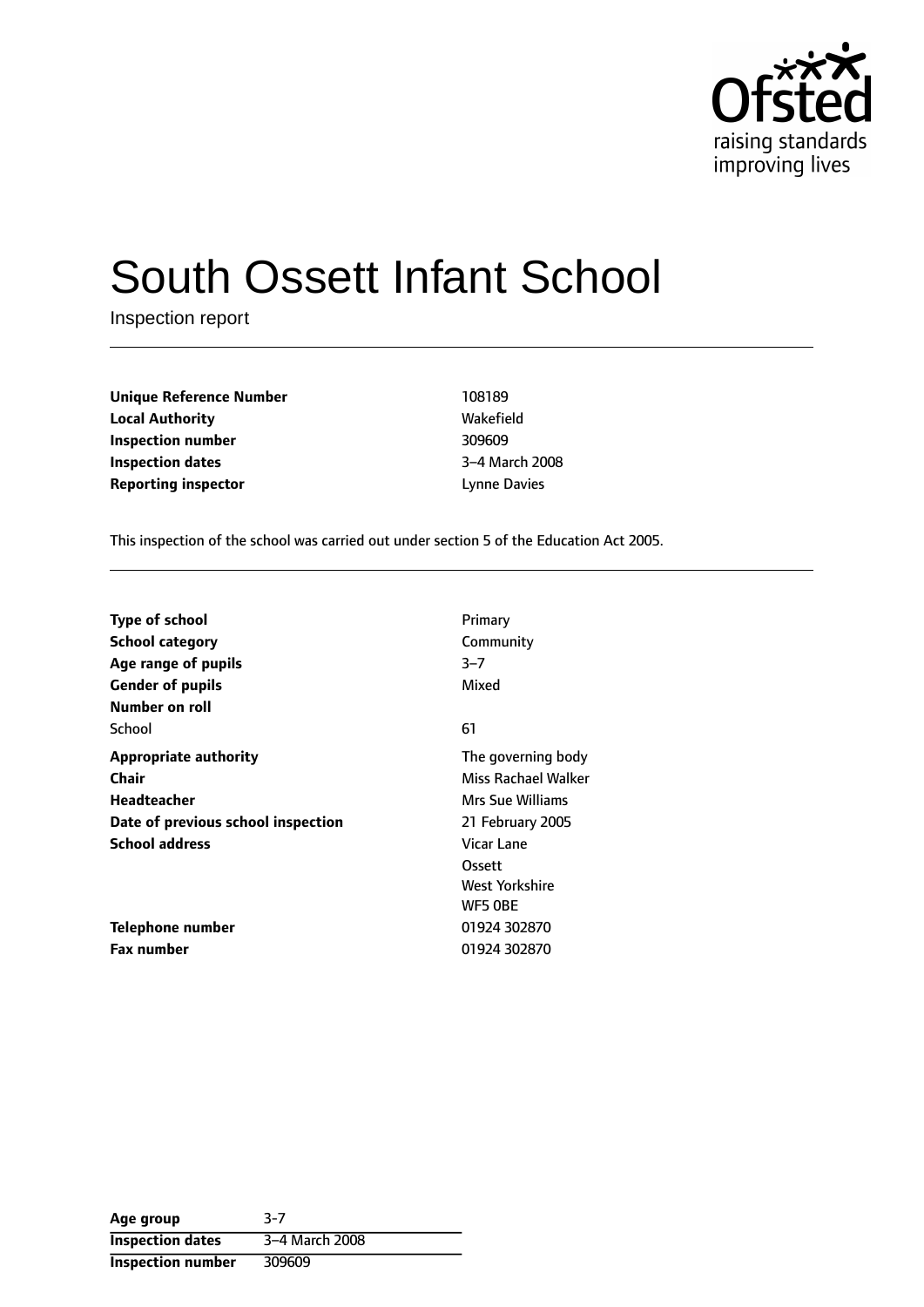.

© Crown copyright 2008

#### Website: www.ofsted.gov.uk

This document may be reproduced in whole or in part for non-commercial educational purposes, provided that the information quoted is reproduced without adaptation and the source and date of publication are stated.

Further copies of this report are obtainable from the school. Under the Education Act 2005, the school must provide a copy of this report free of charge to certain categories of people. A charge not exceeding the full cost of reproduction may be made for any other copies supplied.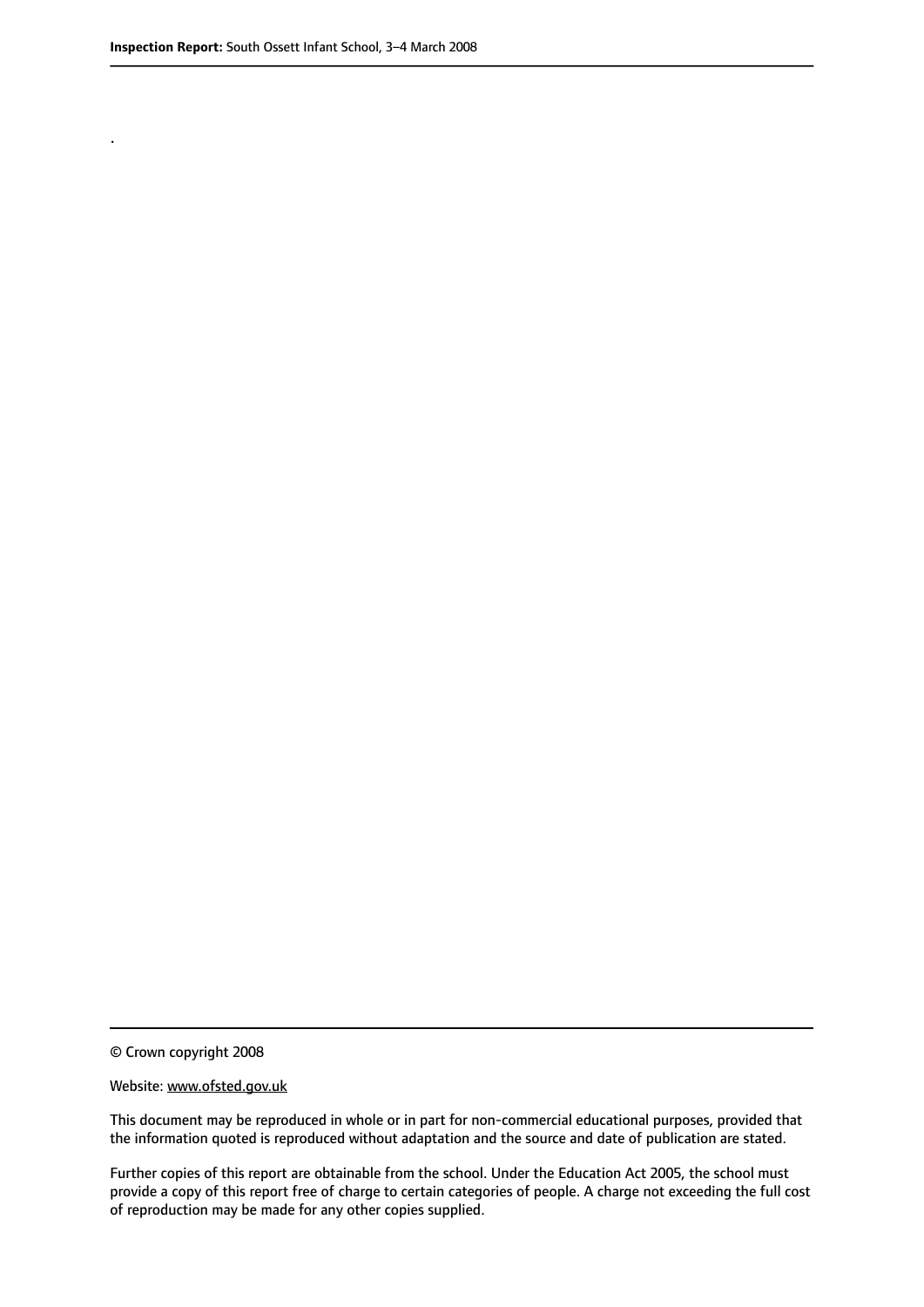### **Introduction**

The inspection was carried out by one Additional Inspector.

#### **Description of the school**

This small school serves an area broadly average in its social and economic circumstances. Most pupils are from White British backgrounds. The proportion of pupils entitled to free school meals and those with learning difficulties and/or disabilities is below average. The school holds a Healthy Schools Award, Activemark and the Basic Skills Quality Mark. The school is on two sites.

#### **Key for inspection grades**

| Grade 1 | Outstanding  |
|---------|--------------|
| Grade 2 | Good         |
| Grade 3 | Satisfactory |
| Grade 4 | Inadequate   |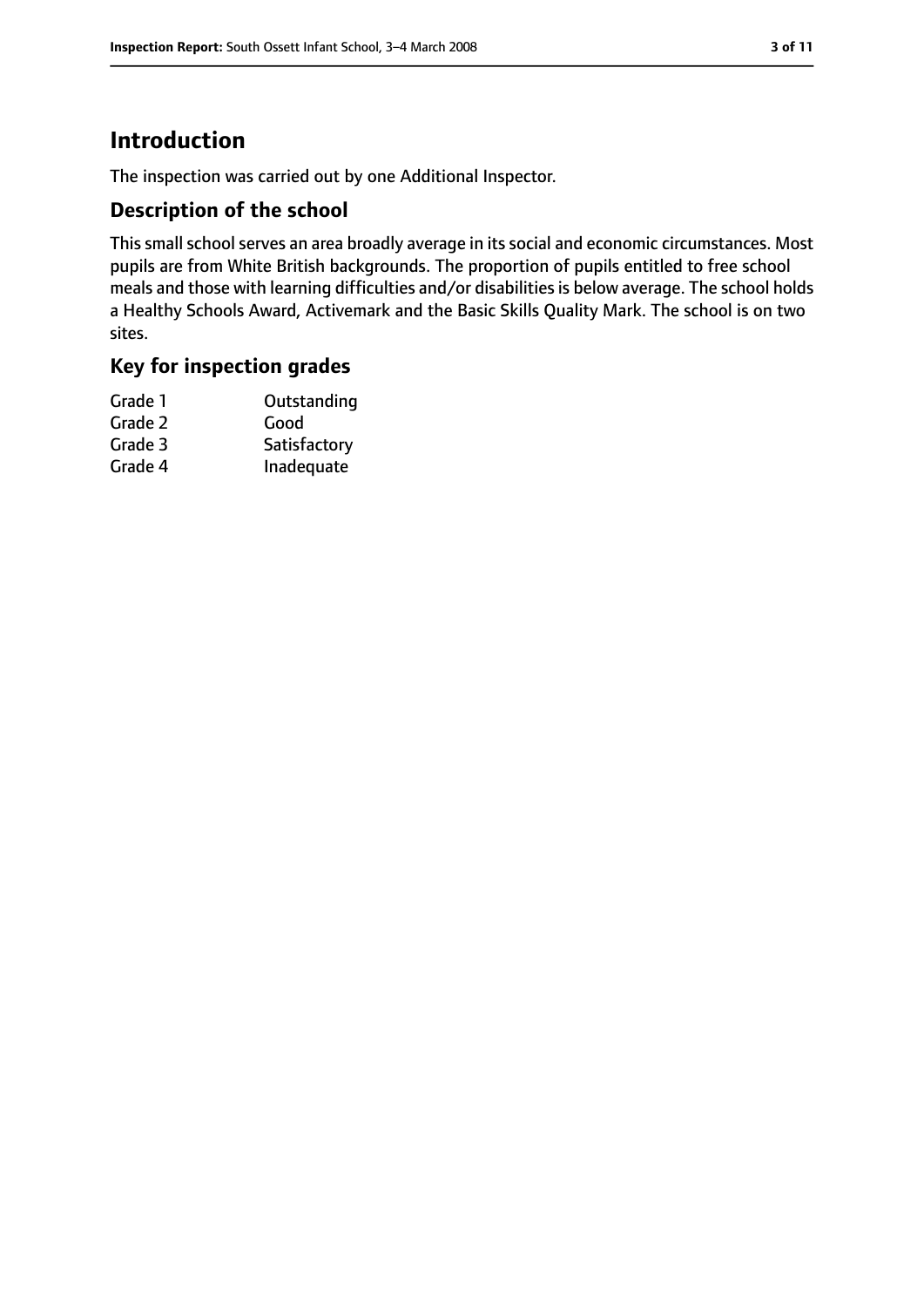### **Overall effectiveness of the school**

#### **Grade: 1**

South Ossett is an outstanding school that successfully combines high achievement with excellent standards of care. It achieves its aims of promoting, 'excellence through enjoyment in an environment that is safe, happy and secure, where everyone is valued and achievement is celebrated'. The school judges its effectiveness as outstanding and this is fully supported by inspection evidence.

Parents understandably believe that the school is 'excellent and teaching and learning is exceptional'. They say, 'children love going to school because of the warm, caring and welcoming environment'. The care and guidance pupils receive are outstanding as is their personal development. Pupils are looked after very well, they feel comfortable at school and as a result, they thrive. There is a strong sense of a tightly-knit school community. Pupils, staff, governors and parents take a real pride in their school. Pupils have a first-rate understanding of how to keep safe and healthy. Their behaviour is exemplary. Pupils respect adults and show kindness and consideration to each other. They have many opportunities to help make decisions about their school through the school council and class discussions. In spite of their young age, pupils rise to the challenge.

Having entered the Foundation Stage with overall expected skills, pupils then consistently make excellent progress and attain above to well above average standards. For example, in the 2007, Year 2 teacher assessments, standards were well above average in reading and writing and above average in mathematics. Significant factors that contribute to pupils' excellent achievement are very effective teaching, an outstanding curriculum and the regular, rigorous checks made on individual pupils' progress.

Pupils enjoy school because very lively teaching combined with an extremely stimulating curriculum provides them with many interesting things to learn. In the Foundation Stage, there are many opportunities to learn through play both inside and outside the classroom. Provision for outside learning is less well developed in Years 1 and 2 and this limits continuous learning through the day. Throughout the school, teachers' perceptive assessments ensure that work is well matched to individuals' and groups of pupils' needs. Pupils know how to improve their work because they have targets. These are shared with parents so that they can support their children's learning.

The school is extremely well led and there is a relentless drive for continuous improvement. There is no sense of complacency. There is a strong sense of teamwork amongst all the staff. All aspects of the school's work are vigorously reviewed on a regular basis in order to maintain the excellent quality of standards and provision. High expectations and challenging targets contribute to outstanding achievement and standards. Well established links with other schools bring new ideas and fresh approachesinto the classrooms. The school's accurate self-evaluation and its openness to new ideas combine to give the school an outstanding capacity to improve even further.

#### **Effectiveness of the Foundation Stage**

#### **Grade: 1**

Foundation Stage children are taught in a separate building. Movement between the two sites is managed well with a high regard to safety. Staff on both sites work hard to successfully integrate the two key stages. As a result, children feel they belong to one school community.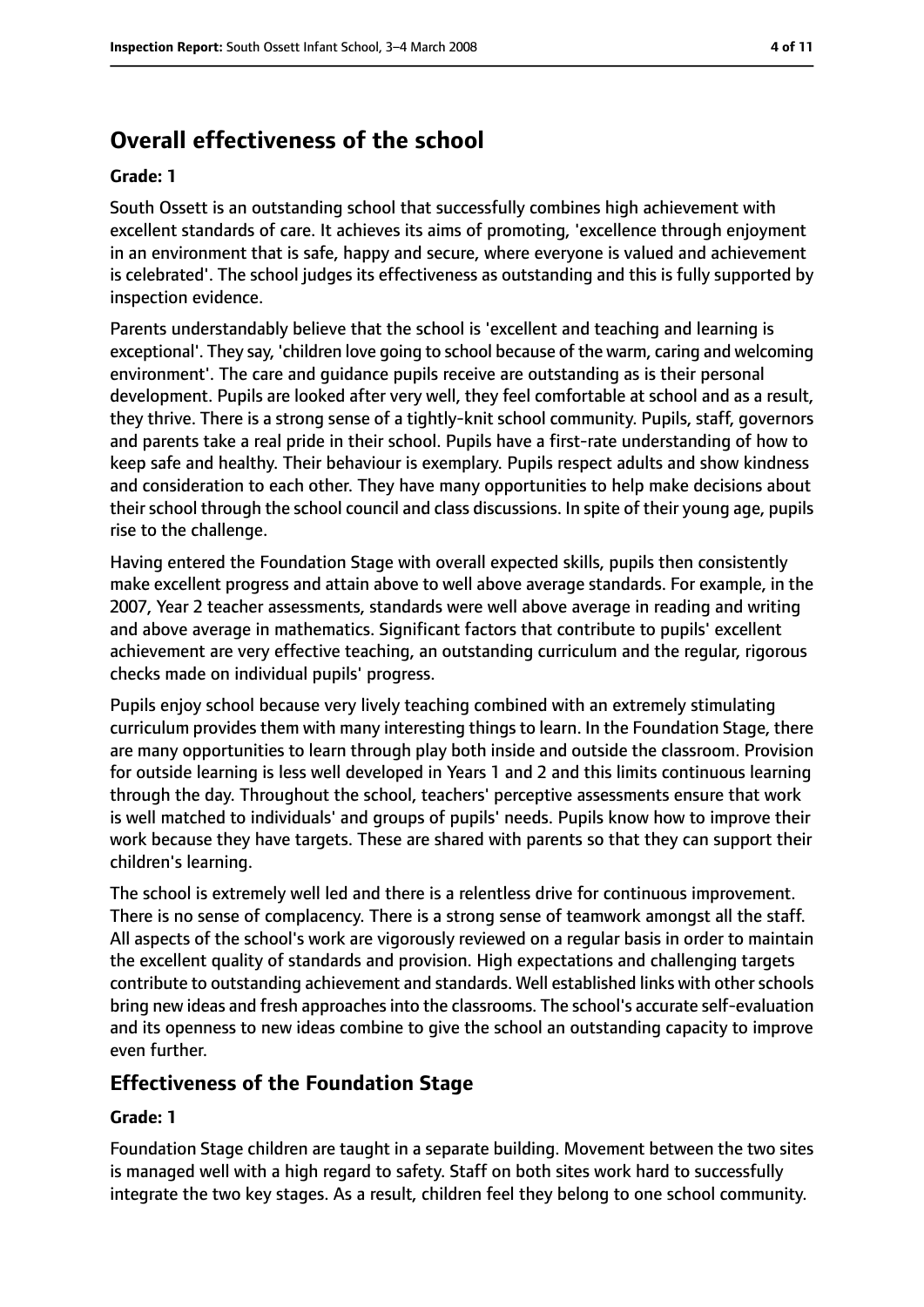The Foundation Stage provides a happy, calm and vibrant learning environment. From average starting points, children achieve very well and many exceed the goals expected of them by the time they join Year 1. Their needs are well met through very effective teaching and learning. Strong relationships and well planned induction procedures help children settle very quickly into school. They move smoothly from part-time provision to full-time. Excellent leadership ensures an effective teaching team. Careful planning, which accurately and sensitively reflects children's needs and interests, results in rich learning experiences both indoors and outside. Children quickly learn to share, take turns and work together because staff give them plenty of opportunities to acquire these skills. Children make rapid progress in their personal development and become confident, independent learners. This rapid progress makes the effectiveness of the Foundation Stage outstanding rather than the school's cautious judgement of good.

#### **What the school should do to improve further**

■ To further develop the outdoor provision for pupils in Years 1 and 2.

### **Achievement and standards**

#### **Grade: 1**

Challenging targets are set for the end of Year 2 and pupils' progress towards these targets is very carefully checked. This information is successfully used to modify planning and adapt teaching and the curriculum to meet the needs of all pupils. As a result, standards are exceptionally high and achievement is outstanding. Standards are particularly high in reading. In 2007, almost half the pupils achieved standards two years in advance of their chronological age. Boys and girls achieve equally well. Pupils with learning difficulties and/or disabilities also achieve very well in relation to their starting points. This is because they receive excellent quality support and well planned programmes of work.

### **Personal development and well-being**

#### **Grade: 1**

Pupils' overall personal development including their spiritual, moral, social and cultural development is outstanding. Pupils are happy and confident learners. For example, the youngest pupils described their special skills and talents to the whole school in an assembly, demonstrating remarkable presence and control. Pupils take their responsibilities very seriously. The school council is currently discussing ideas to raise funds to improve the main school playground. Pupils have very positive attitudes to learning and greatly enjoy the many opportunities they have to express themselves in music and art. They have an excellent awareness of how to stay safe and keep healthy, which has contributed to the Healthy School and Activemark awards. They appreciate the quality of their environment and take very good care of their school. Everyone feels very safe as a result of the trusting relationships that exist. Pupils say, 'teachers are kind' and help them if they feel worried or upset. They also comment that 'everyone is special'. Pupils value their own talents and skills and those of others. Behaviour is consistently excellent. Attendance is good, although it has gone down as a result of requests for authorised absence for holidays in term-time. Charity work, such as a recent collection to buy chickens for Third World countries, is very well supported and helps pupils develop a good understanding of the needs of others. Acquisition of important life skills combined with a very good grounding in literacy, numeracy, and information and communication technology prepare pupils exceptionally well for their future.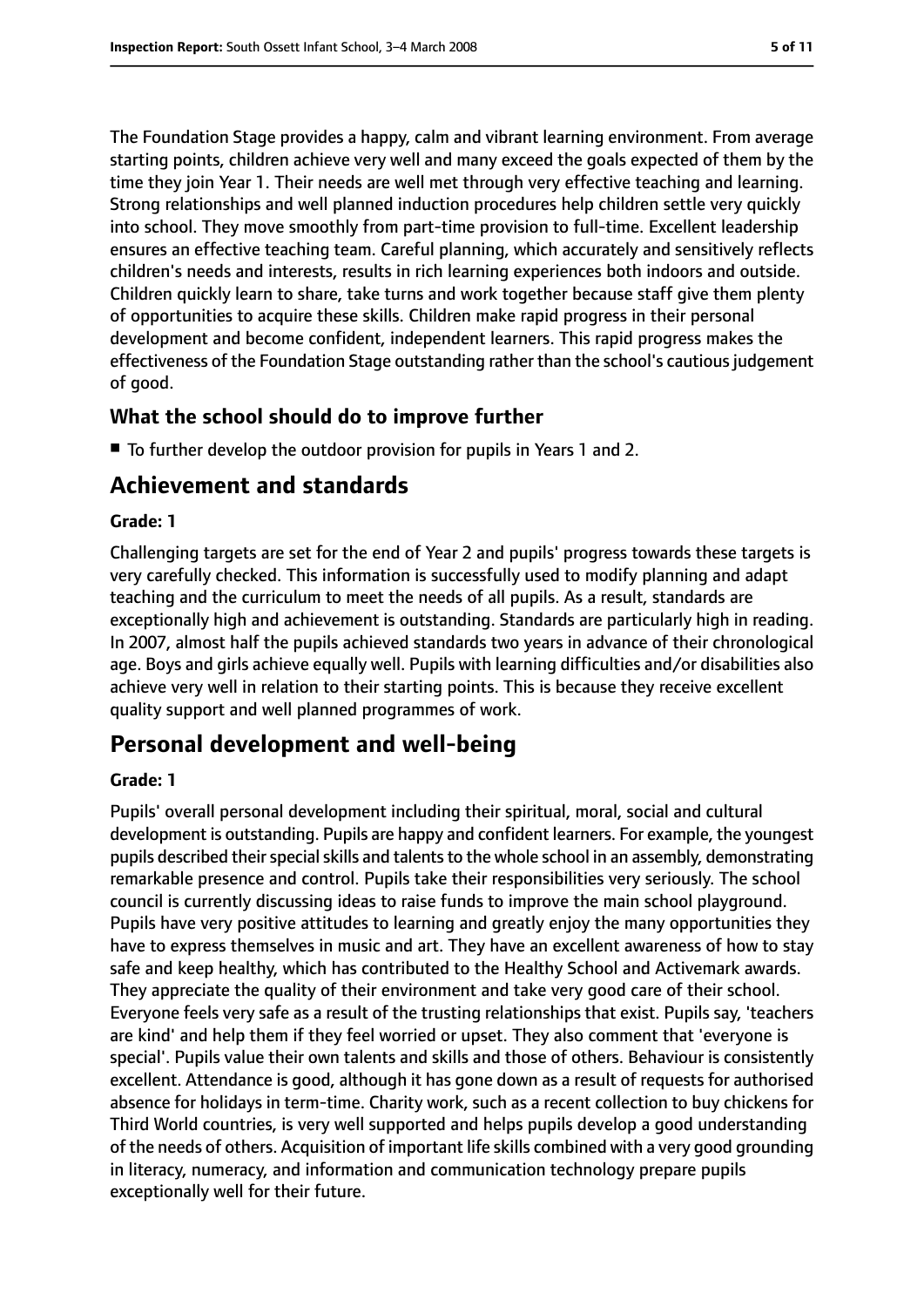### **Quality of provision**

### **Teaching and learning**

#### **Grade: 1**

Teachers skilfully and successfully encourage pupils to learn independently. Pupils thoughtfully explain what they are doing and what they have learnt. Teachers' clear explanations and focused questions extend pupils' thinking. Regular assessments are an integral part of teaching. Teachers know exactly what children need to do to achieve the next level of learning. They skilfully convey these targets to even the youngest pupils. Support staff make a valuable contribution to effective learning. This is very evident in the support they give pupils with learning difficulties who achieve very well as a result. Pupils concentrate intensely in lessons. For example, in a Year 1 art activity, pupils were totally engrossed in producing work in the style of George Seurat. The quality of these creative experiences adds much to pupils' spiritual development.

#### **Curriculum and other activities**

#### **Grade: 1**

One of the most effective features of the outstanding curriculum is the way in which staff flexibly respond to everyday events and children'sinterests. As a result, the curriculum is highly stimulating and enjoyable, and very effectively meets pupils' needs. The school's judgement that its curriculum is merely good is, therefore, over modest. Pupils are enthusiastic about their learning. They readily explore, discover and are full of curiosity about the world about them. For example, Year 2 enthusiastically used non-fiction books and glossaries to research egg-laying creatures. Year 1 planted beans and seeds to discover the conditions plants need to survive. There is an air of excitement in classrooms and parents notice that 'pupils' enthusiasm spills over into home'. A strong feature of the curriculum is the focus on pupils' personal development, which impacts well on their learning. Before-school sessions of physical exercise and after-school music and sport, as well as visits out of school and many visitors to school all add an extra dimension to an already rich curriculum. Pupils learn about other cultures and religions through school celebrations of festivals such as Chinese New Year and Diwali.

#### **Care, guidance and support**

#### **Grade: 1**

Pastoral care and academic guidance are equally strong. Parents value the 'close knit' family environment and feel their children are exceptionally well cared for. Children talk openly to staff and it is very easy for them to share their concerns. Staff are totally committed to pupils' well-being. Robust arrangements for health and safety, including child protection are in place. Pupils who need extra help are identified early and effective support is provided. There is smooth transition between classes and key stages and an excellent programme of activities to prepare pupils for the next phase of their education. Pupils are given effective guidance on how to improve their work. Parents have opportunities to find out what their children are learning and how they learn in 'Inspire' sessions organised by the school.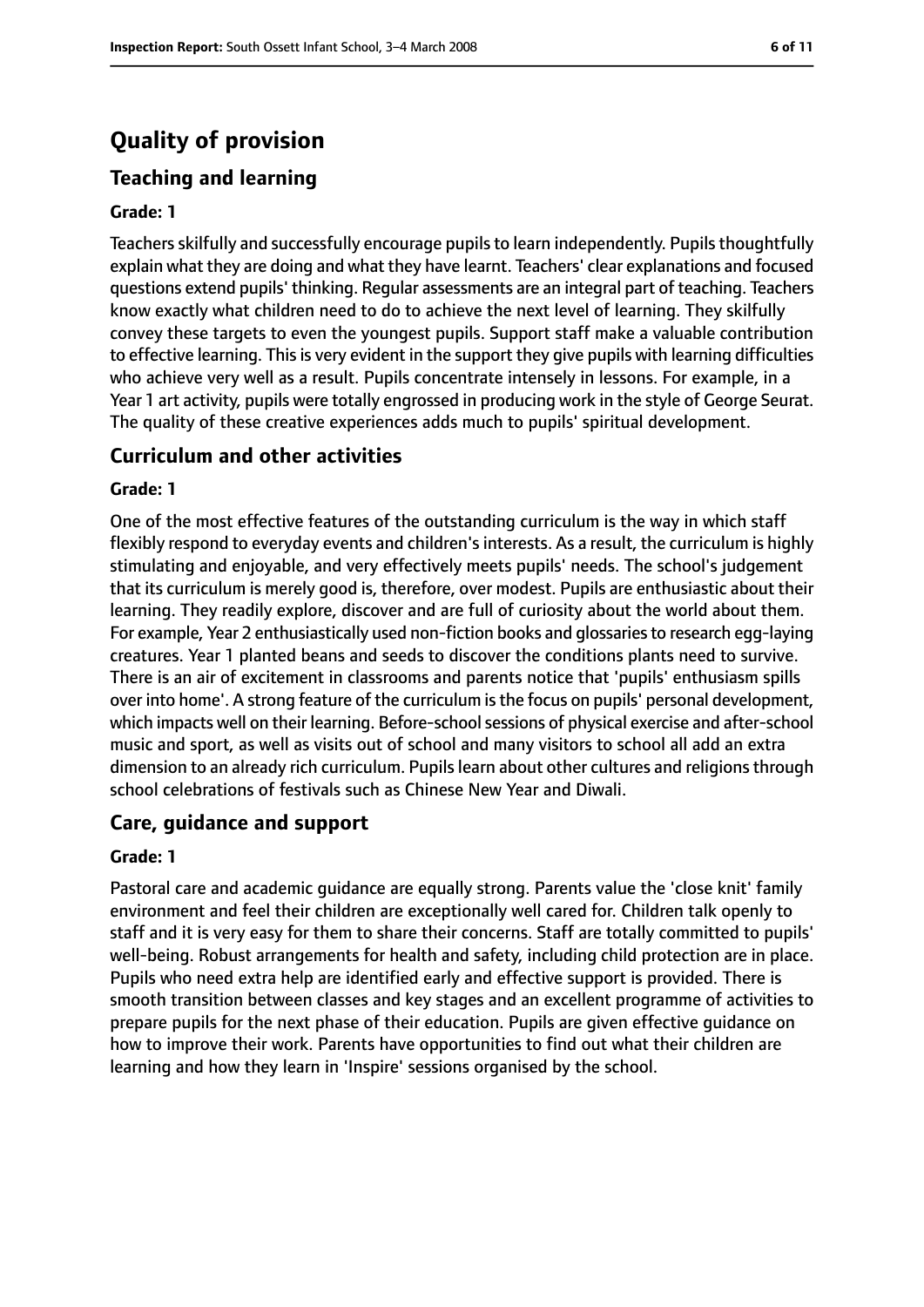#### **Leadership and management**

#### **Grade: 1**

The headteacher sets high standards. She empowers staff through great attention to detail, good communication skills and collaborative leadership. Very effective teamwork ensures that in this small school hardworking staff manage their various leadership roles extremely well. Leaders and managers at all levels effectively check on the work of the school. The impact of leadership is evident in the high standards attained and pupils' outstanding personal development. Self-evaluation is accurate and leads to well prioritised areas for improvement. Governors are committed and provide effective support and challenge to the school. New members of the governing body gain skills through a helpful programme of training and development.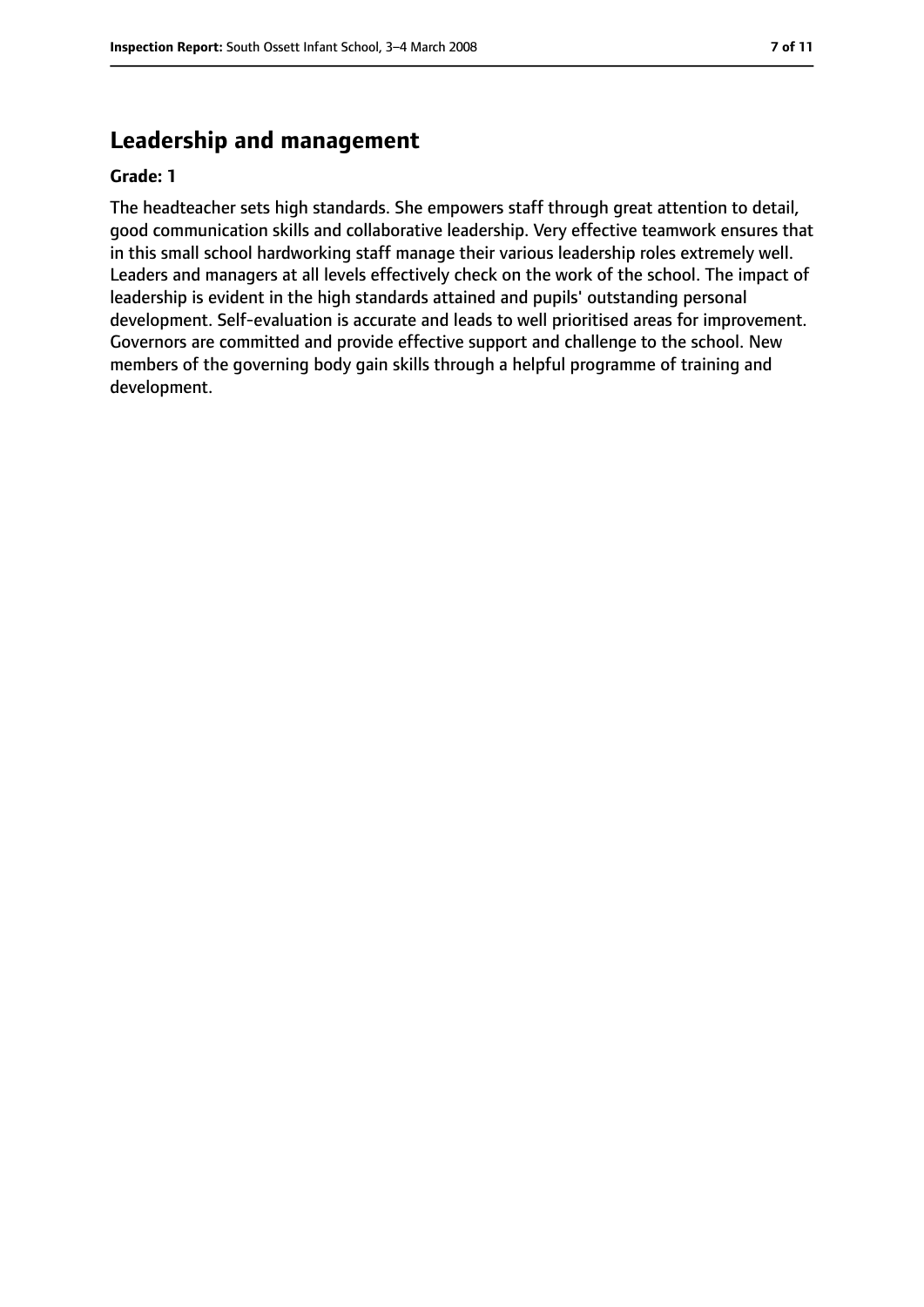**Any complaints about the inspection or the report should be made following the procedures set out in the guidance 'Complaints about school inspection', which is available from Ofsted's website: www.ofsted.gov.uk.**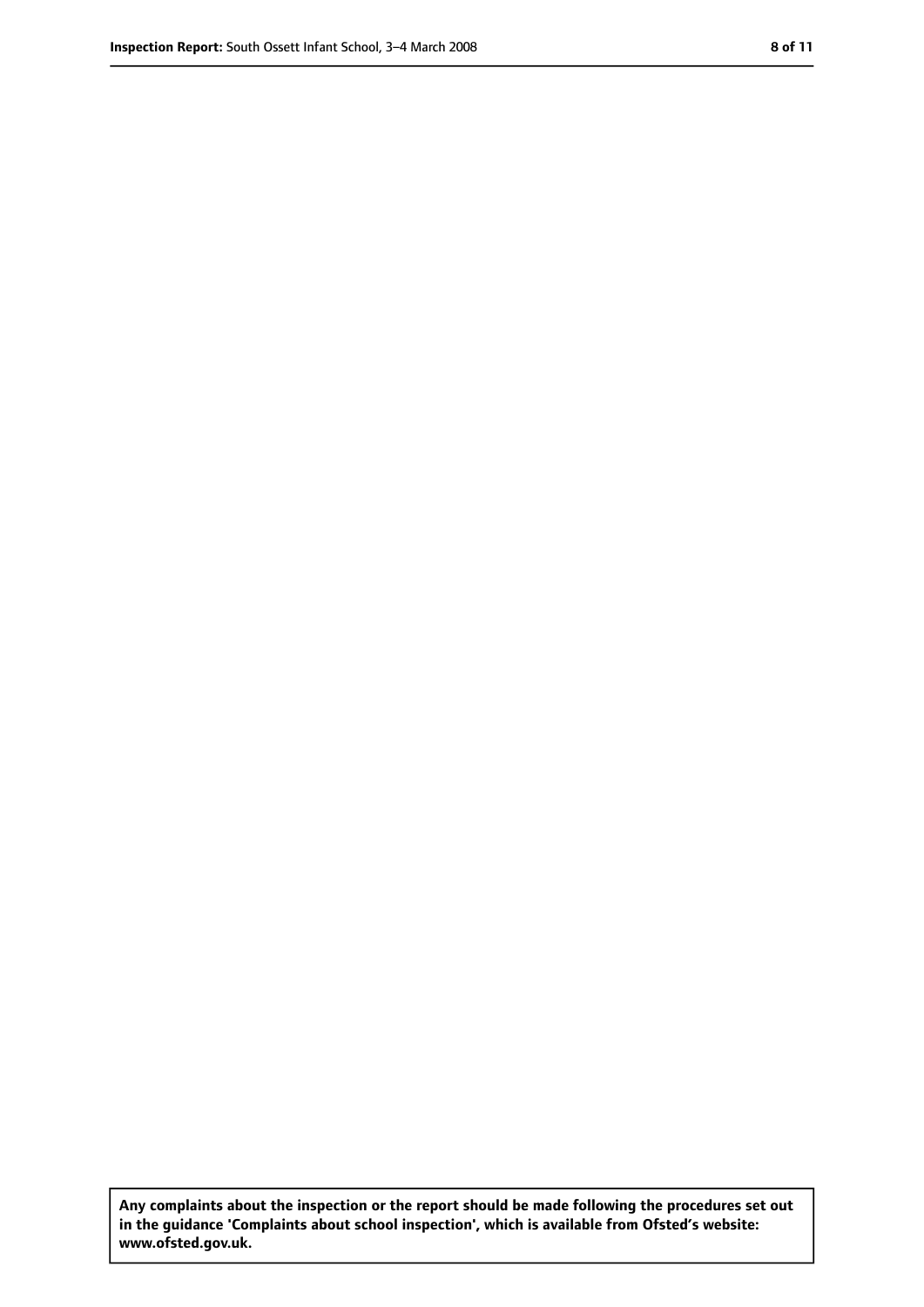#### **Annex A**

### **Inspection judgements**

| $^{\backprime}$ Key to judgements: grade 1 is outstanding, grade 2 good, grade 3 satisfactory, and | School         |
|----------------------------------------------------------------------------------------------------|----------------|
| arade 4 inadeguate                                                                                 | <b>Overall</b> |

### **Overall effectiveness**

| How effective, efficient and inclusive is the provision of education, integrated<br>care and any extended services in meeting the needs of learners? |     |
|------------------------------------------------------------------------------------------------------------------------------------------------------|-----|
| Effective steps have been taken to promote improvement since the last<br>inspection                                                                  | Yes |
| How well does the school work in partnership with others to promote learners'<br>well-being?                                                         |     |
| The effectiveness of the Foundation Stage                                                                                                            |     |
| The capacity to make any necessary improvements                                                                                                      |     |

#### **Achievement and standards**

| How well do learners achieve?                                                                               |  |
|-------------------------------------------------------------------------------------------------------------|--|
| The standards <sup>1</sup> reached by learners                                                              |  |
| How well learners make progress, taking account of any significant variations between<br>groups of learners |  |
| How well learners with learning difficulties and disabilities make progress                                 |  |

#### **Personal development and well-being**

| How good is the overall personal development and well-being of the<br>learners?                                  |  |
|------------------------------------------------------------------------------------------------------------------|--|
| The extent of learners' spiritual, moral, social and cultural development                                        |  |
| The extent to which learners adopt healthy lifestyles                                                            |  |
| The extent to which learners adopt safe practices                                                                |  |
| How well learners enjoy their education                                                                          |  |
| The attendance of learners                                                                                       |  |
| The behaviour of learners                                                                                        |  |
| The extent to which learners make a positive contribution to the community                                       |  |
| How well learners develop workplace and other skills that will contribute to<br>their future economic well-being |  |

#### **The quality of provision**

| How effective are teaching and learning in meeting the full range of the<br>learners' needs?          |  |
|-------------------------------------------------------------------------------------------------------|--|
| How well do the curriculum and other activities meet the range of needs<br>and interests of learners? |  |
| How well are learners cared for, quided and supported?                                                |  |

 $^1$  Grade 1 - Exceptionally and consistently high; Grade 2 - Generally above average with none significantly below average; Grade 3 - Broadly average to below average; Grade 4 - Exceptionally low.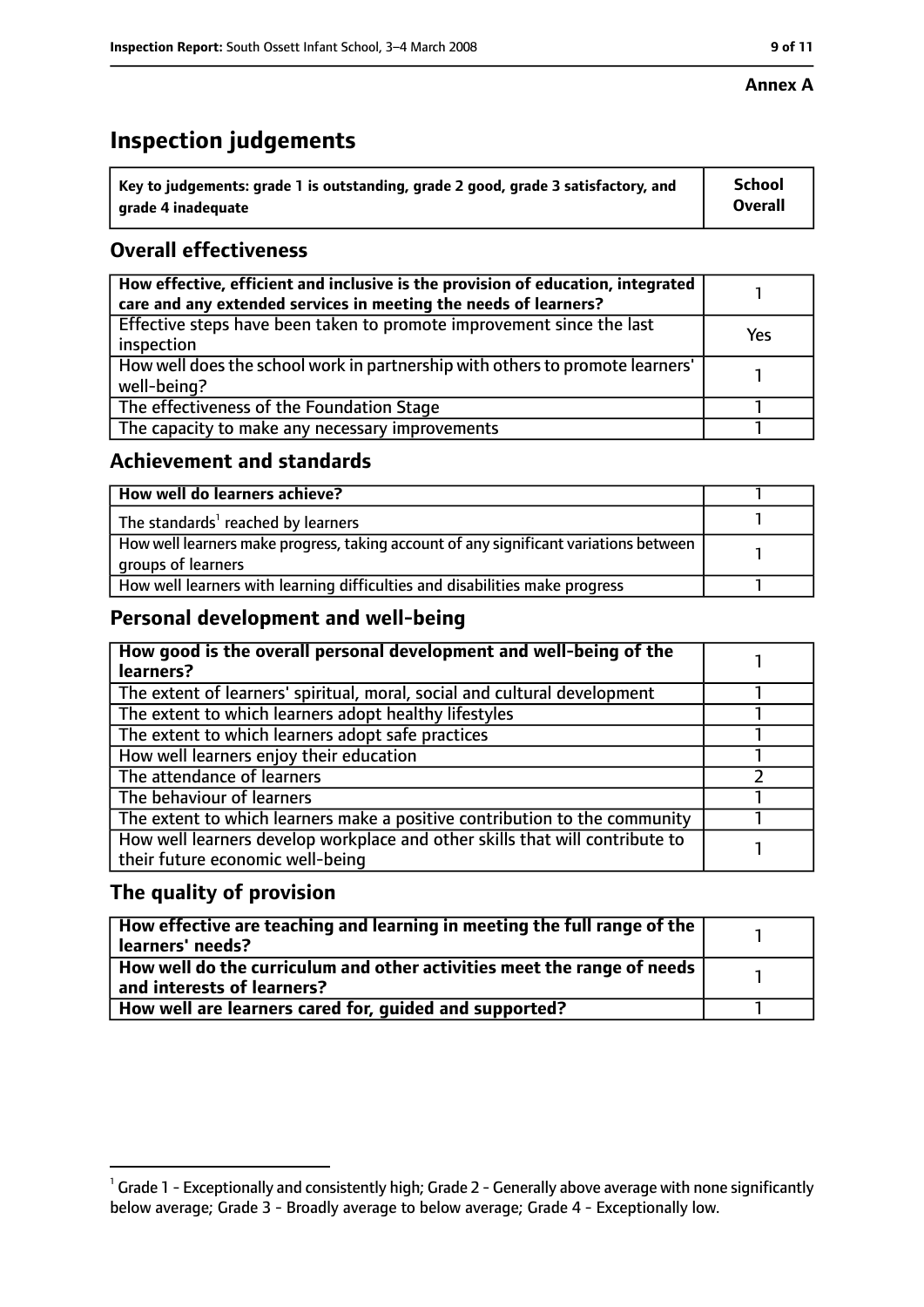## **Annex A**

### **Leadership and management**

| How effective are leadership and management in raising achievement<br>and supporting all learners?                                              |           |
|-------------------------------------------------------------------------------------------------------------------------------------------------|-----------|
| How effectively leaders and managers at all levels set clear direction leading<br>to improvement and promote high quality of care and education |           |
| How effectively leaders and managers use challenging targets to raise standards                                                                 |           |
| The effectiveness of the school's self-evaluation                                                                                               |           |
| How well equality of opportunity is promoted and discrimination tackled so<br>that all learners achieve as well as they can                     |           |
| How effectively and efficiently resources, including staff, are deployed to<br>achieve value for money                                          |           |
| The extent to which governors and other supervisory boards discharge their<br>responsibilities                                                  |           |
| Do procedures for safequarding learners meet current government<br>requirements?                                                                | Yes       |
| Does this school require special measures?                                                                                                      | <b>No</b> |
| Does this school require a notice to improve?                                                                                                   | No        |